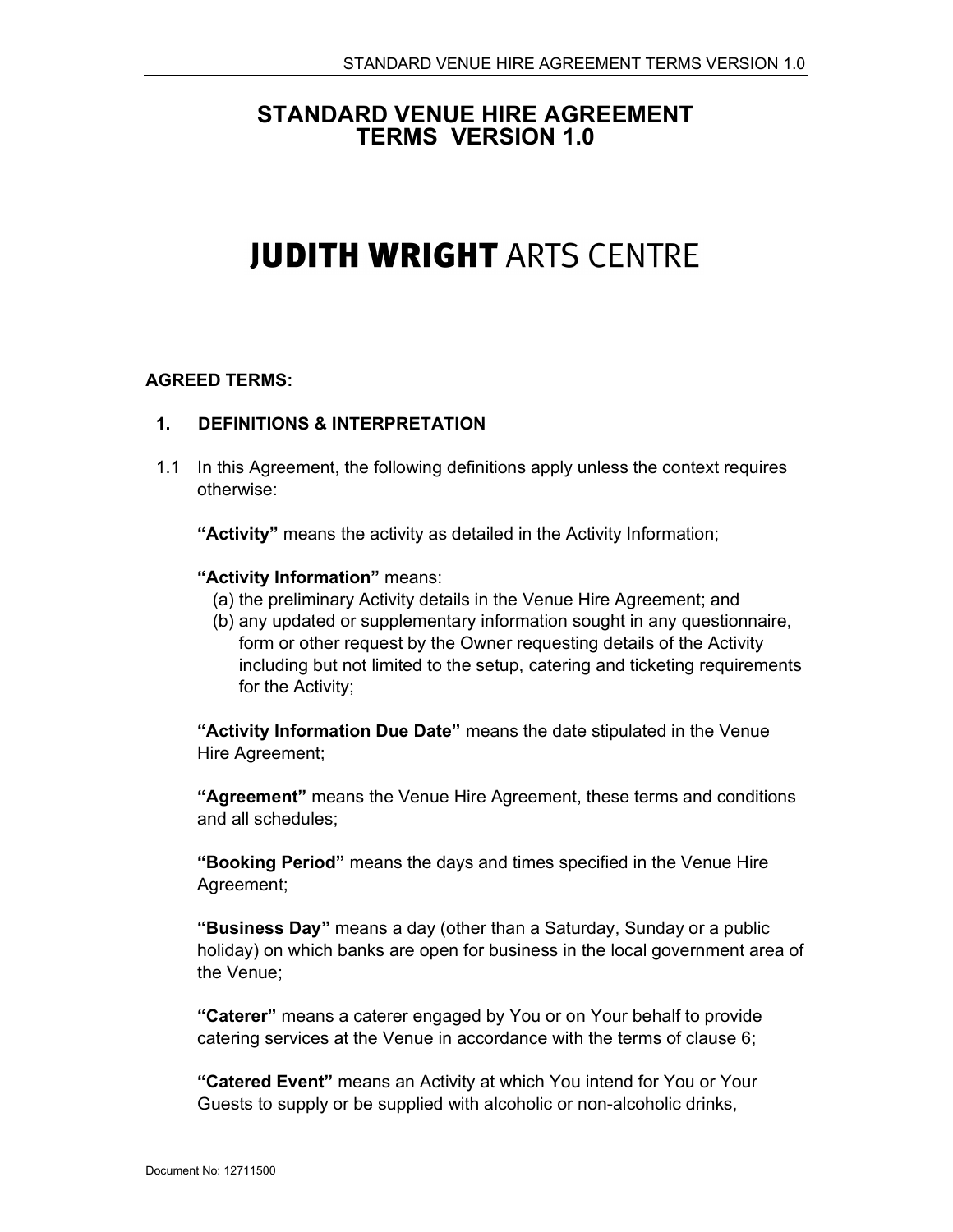refreshments, food, confectionery or other articles or services (excluding programs and event merchandise) at or from the Venue or bring any such items into the Venue as stipulated in the Activity Information;

"Client" or "You" means the person or entity named as the Client in the Venue Hire Agreement;

"Client's Authorised Agent" or "Your Authorised Agent" means the person or entity named as the Client's Authorised Agent in the Venue Hire Agreement or any other person or entity appointed by the Client and notified to the Owner from time to time;

"Common Areas" means those parts of the Building designed and intended from time to time for common use as detailed in the Venue Hire Agreement;

"COVID-19 Direction" includes any direction made under s 362B of the Public Health Act 2005 (Qld), which applies to the Venue;

"COVID-19 Pandemic" means the declaration of COVID-19 as a pandemic by the World Health Organisation on 11 March 2020;

**"Fees & Charges"** means the aggregate of the amounts chargeable under the Schedule of Fees and Charges as in effect from time to time, for the hire or use of the Location and the other services and facilities that You or Your Guests use or which are provided at Your or Your Guests' request;

"Force Majeure Event" means an unforeseeable event, act, omission, cause or circumstance outside a party's reasonable control which occurs without fault or negligence of the affected party, including and without limitation:

- (a) acts of God, natural disasters, accident;
- (b) war, riot or insurrection;
- (c) illegal acts including vandalism, sabotage and cyber-crime;
- (d) pandemic or epidemic;
- (e) industrial strike, lockout, ban, limitation of work or other industrial disturbance;
- (f) law, rule or regulation of any government, government body or governmental agency and executive or administrative order or act of general or particular application; and
- (g) the Venue or the Location being damaged or destroyed so as to render the Venue or the Location wholly or substantially unsuitable for use or inaccessible;

"GST" has the same meaning as in the A New Tax System (Goods and Services Tax) Act 1999 (Cth);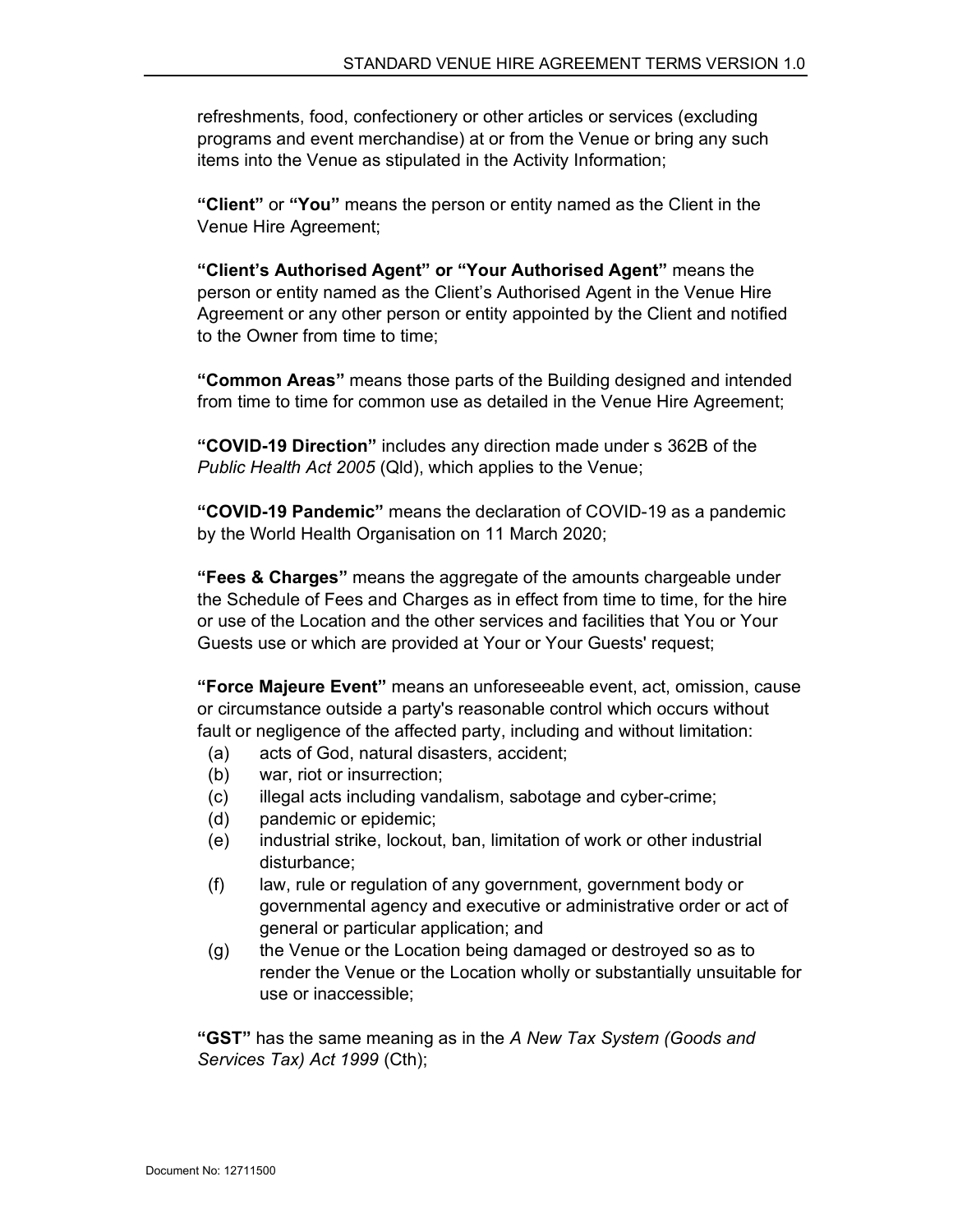"Guests" means Activity ticketholders, Activity attendees, Your members, officials, staff, volunteers, contractors, guests, invitees, visitors and other persons You allow or invite into the Location whether expressly or implied;

"House Seats" means the seats required to be allocated to the Owner as specified in the Activity Information;

"Location" means the location as specified in the Venue Hire Agreement;

"Owner" means the State of Queensland represented by the Department named in the Venue Hire Agreement;

"Owner's Authorised Agent" means the person or entity specified as the Owner's Authorised Agent in the Venue Hire Agreement or any other person or entity appointed by the Owner and notified to the Client from time to time;

"Prepayment Amount" means the amount stipulated in the Venue Hire Agreement;

"Schedule of Fees and Charges" means the Schedule of Fees and Charges set out at Schedule 1 to these terms and conditions; and

"Venue" means the venue specified in the Venue Hire Agreement.

- 1.2 In the Venue Hire Agreement, unless the context requires otherwise:
	- (a) words importing a gender include any other gender and words in the singular include the plural and vice versa;
	- (b) all monetary amounts refer to Australian currency;
	- (c) a reference to legislation includes subordinate legislation made under it and any legislation amending, consolidating or replacing it;
	- (d) a reference to an individual or person includes a corporation or other legal entity;
	- (e) a reference to a clause or schedule means a clause or schedule to the Venue Hire Agreement;
	- (f) the headings are included for convenience of reference only and are not intended to affect the meaning of the Venue Hire Agreement;
	- (g) if an expression is defined, other grammatical forms of that expression will have corresponding meanings;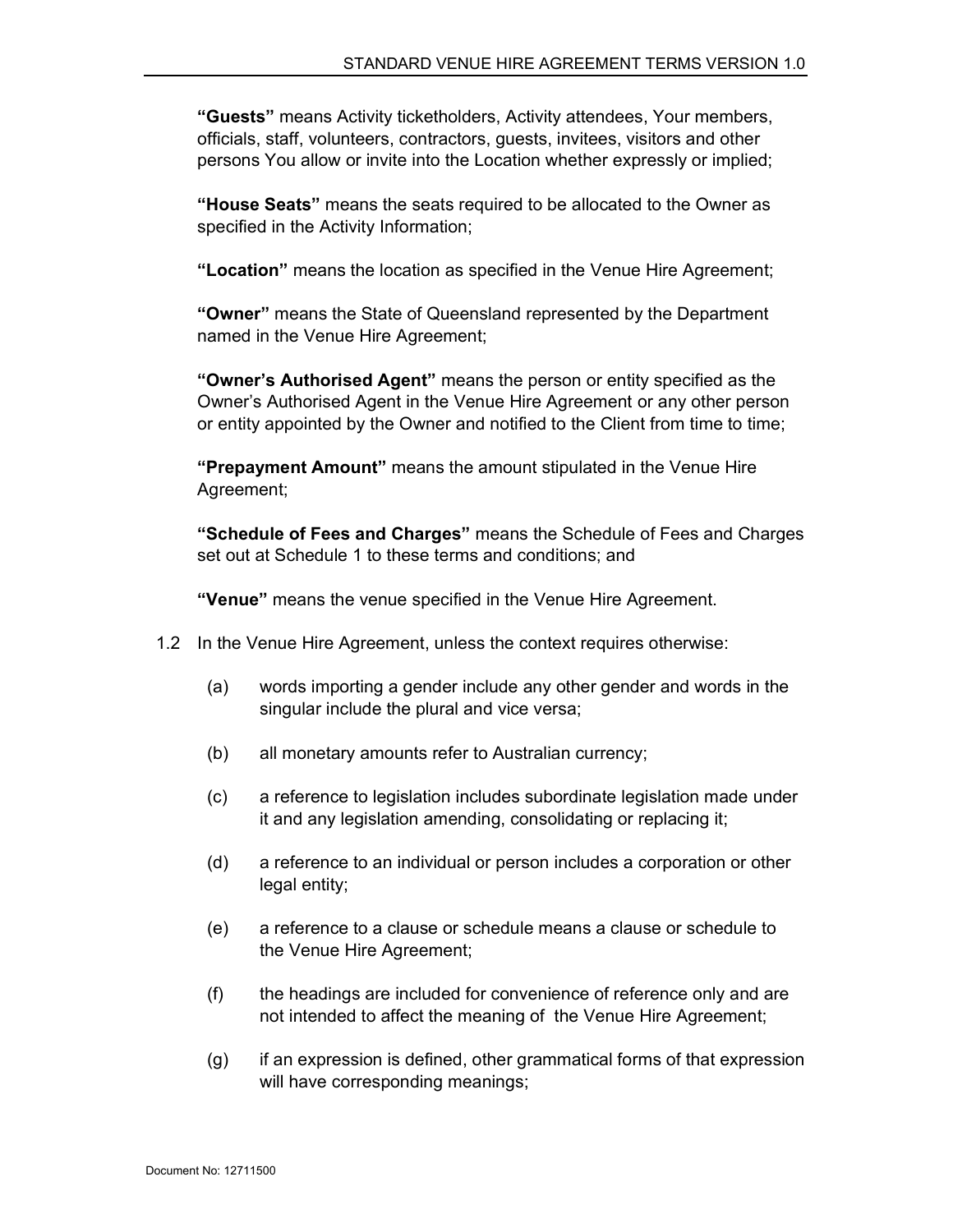- (h) a reference to days or months means calendar days or months;
- (i) if the day on which any act or thing is to be done under the Venue Hire Agreement is not a Business Day, the act or thing may be done on the next Business Day;
- (j) if any conflict arises between the clauses in the Venue Hire Agreement and the contents of any schedule, the clauses prevail; and
- (k) an obligation on the part of two or more persons binds them jointly and each of them individually.
- 1.3 If a government department or agency mentioned in the Venue Hire Agreement:
	- (a) ceases to exist; or
	- (b) is reconstituted, renamed or replaced, and its powers or functions are transferred to another government department or agency, a reference to the government department or agency will include that other government department or agency.

#### 2. BOOKING OF LOCATION

- 2.1 As long as You comply with the Venue Hire Agreement, You and Your Guests may use the following during the Booking Period:
	- (a) the Location and any conveniences and normal furnishings in it;
	- (b) electricity or water supplied to the Location for reasonable purposes connected with the Activity; and
	- (c) the Common Areas for the purposes for which they are intended, on a non-exclusive basis, in common with others.
- 2.2 The Owner does not guarantee the continuance, adequacy or quality of electricity or water supply for Your purposes even if You have made them known to the Owner.
- 2.3 Your right and that of Your Guests to use the Location is a licence only. You and Your Guests do not have the right to exclude the Owner from the Location, even during the Booking Period.

#### 3. YOUR USE OF THE LOCATION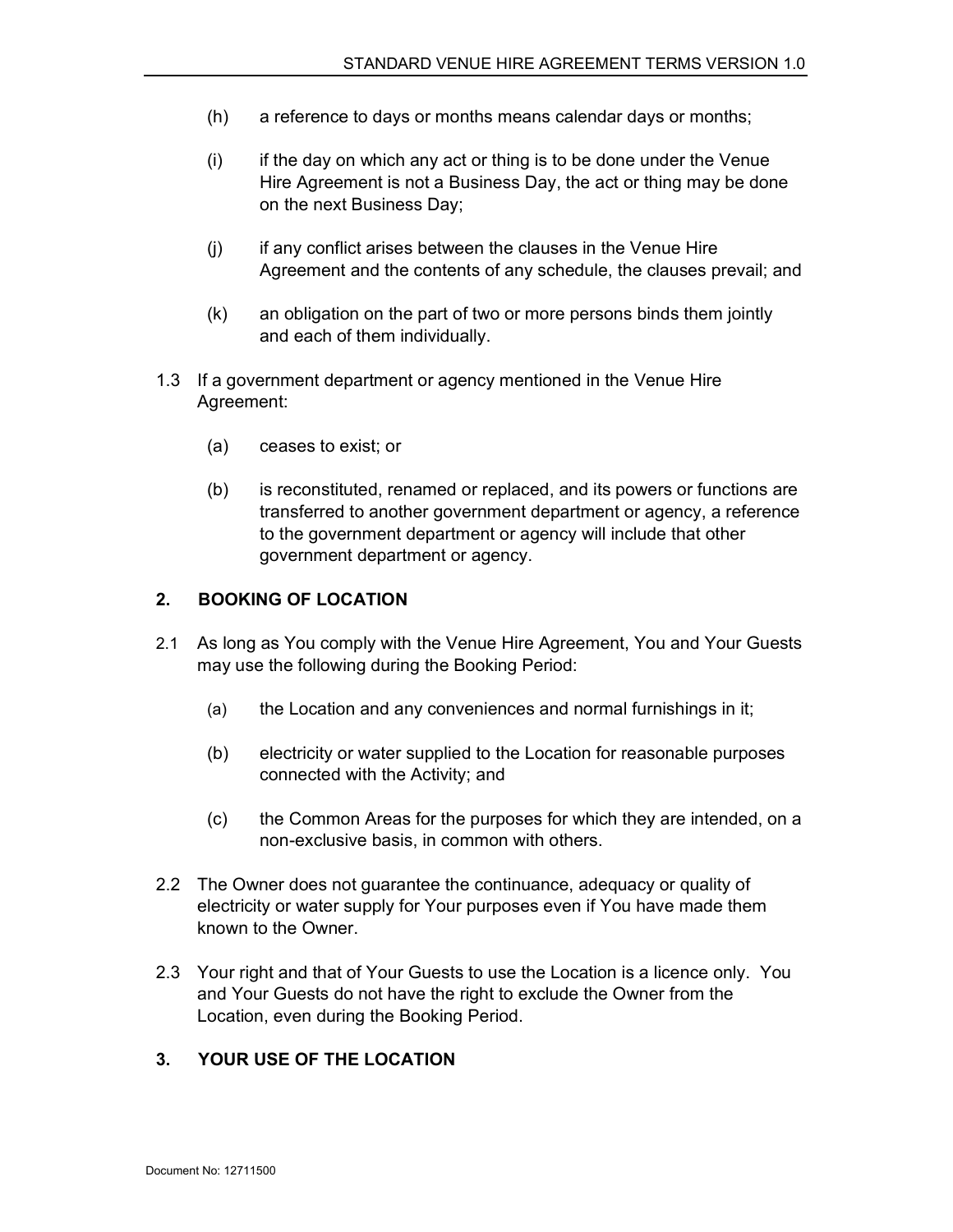- 3.1 You must use the Location only for the Activity and uses reasonably incidental to the Activity. You must not use the Location, or allow the Location to be used, for any other purpose during the Booking Period.
- 3.2 You must not use or employ any personnel at the Location, whether on a volunteer or paid basis, other than with prior approval from the Owner.
- 3.3 If the law obliges You to obtain a licence or permit to use the Location or for anything You or Your Guests do at the Location, You must obtain and comply with the licence or permit and provide a copy of such licence or permit to the Owner as required or requested.
- 3.4 You must comply with: any Commonwealth, State or local government law, regulation, direction, rule, policy, notice or sign applicable to the Activity, regarding Your use of the Location or the Venue, including any COVID-19 Direction.
- 3.5 You acknowledge the Venue is a culturally safe venue and You warrant that Your use of the Location will respect Aboriginal and Torres Strait Islander cultures and protocols.

## 4. SET UP LOCATION

- 4.1 By prior agreement with the Owner, You may be given access to the Location before the start of the Booking Period to get the Location ready for use during the Booking Period under the Venue Hire Agreement. In that event:
	- (a) You and Your Guests will have a licence to come onto the Location during the time or times agreed by the Owner but only for the purpose of getting the Location ready for use during the Booking Period under the Venue Hire Agreement;
	- (b) the Owner may revoke that licence at any time; and
	- (c) these Terms and Conditions apply (with any necessary modifications) while You or Your Guests are on the Location for the purpose of getting the Location ready for use during the Booking Period under the Venue Hire Agreement.

## 5. THINGS YOU MUST DO TO KEEP THE BOOKING

5.1 The following table sets out things You must do in order to keep the booking of the Location and when You must do them.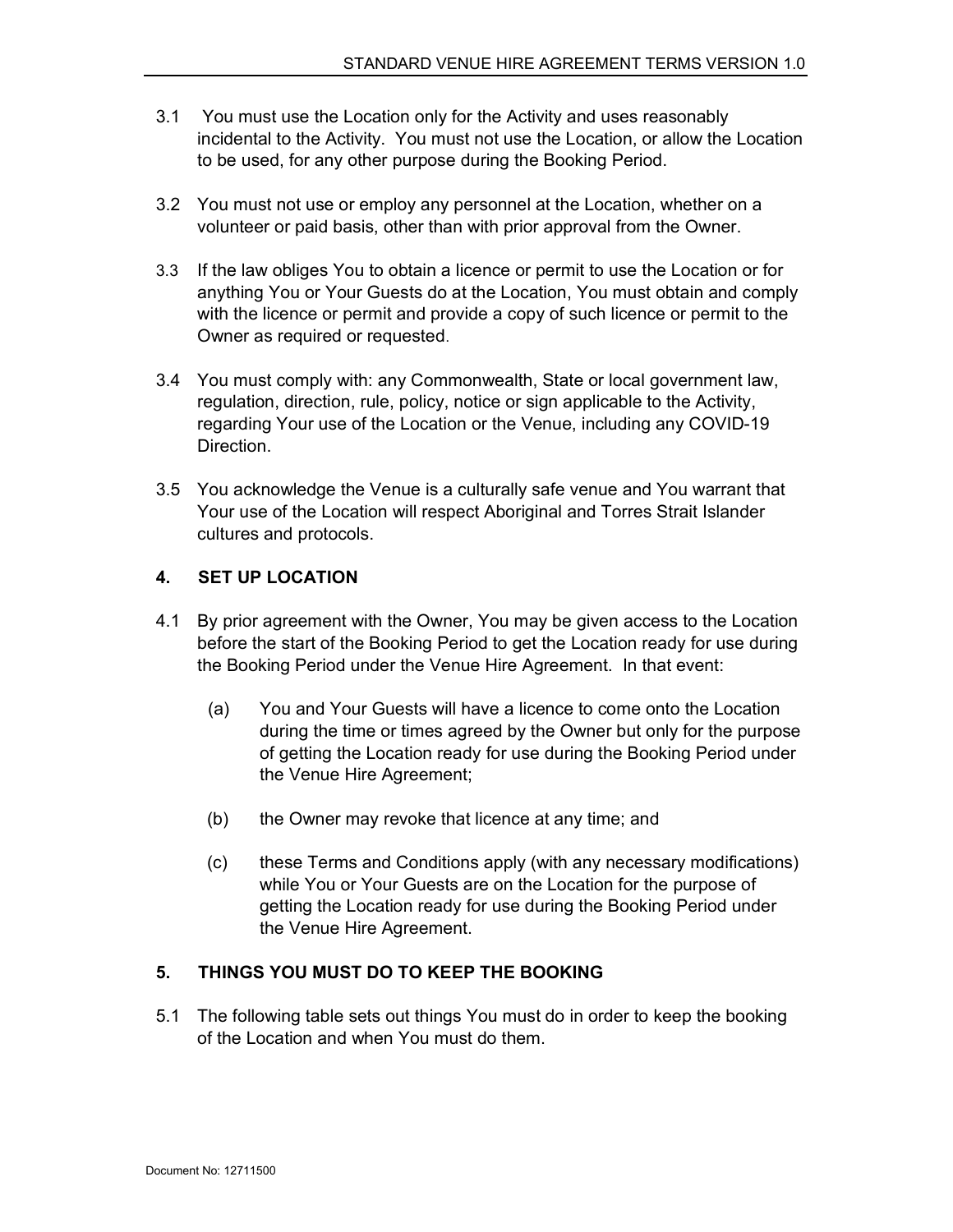| What You need to do                 | When                                  |
|-------------------------------------|---------------------------------------|
| Acknowledge and Indicate that You   | Tick box located on the Venue Hire    |
| have read and understand these      | Agreement – no later than 10          |
| terms and conditions                | business days prior to intended hire. |
| Sign and return the Venue Hire      | No later than 10 Business Days prior  |
| Agreement to the Owner              | to intended use                       |
| Pay the Prepayment Amount (if       | The date specified in the invoice     |
| specified)                          | provided by the Owner                 |
| Give the Owner the Activity         | The Activity Information Due Date     |
| Information                         |                                       |
| Give the Owner a copy of any        | The Activity Information Due Date     |
| document required under             |                                       |
| applicable COVID-19 Directions, for |                                       |
| example, a completed COVID Safe     |                                       |
| <b>Checklist</b>                    |                                       |
| Give the Owner evidence of          | The Activity Information Due Date     |
| insurance in accordance with        |                                       |
| clause 17                           |                                       |
| Pay the Fees & Charges or the       | The date specified in the invoice     |
| Owner's estimate of the Fees &      | provided by the Owner                 |
| Charges                             |                                       |
| Submit any advertising for the      | 48 hours prior to its intended        |
| Activity for approval by the Owner  | placement                             |
| Comply with the Venue Hire          | At all times                          |
| Agreement                           |                                       |

- 5.2 If You fail to do any of the specified matters on time, the Owner may cancel the Venue Hire Agreement and decline to make the Location available to You.
- 5.3 You are not entitled to a refund of the Fees & Charges or any other amount payable within these terms and conditions, even if You do not use the Location or any services to which the Fees & Charges relate, except as expressly provided by the conditions of the Venue Hire Agreement.
- 5.4 The Owner will issue a Tax Invoice to You for payment of the amounts referred to in clause 5.1 as follows:
	- (a) any Prepayment Amount will be invoiced immediately upon signing of the Venue Hire Agreement;
	- (b) any bar tab requested by the Owner may be partially invoiced before the Activity and the balance included on the final invoice; and
	- (c) a final invoice will be issued after the Activity for the total Fees & Charges less the Prepayment Amount received by the Owner.
- 5.5 The Owner may in its absolute discretion provide in-kind support to You under the Venue Hire Agreement. The value of the in-kind support is the amount of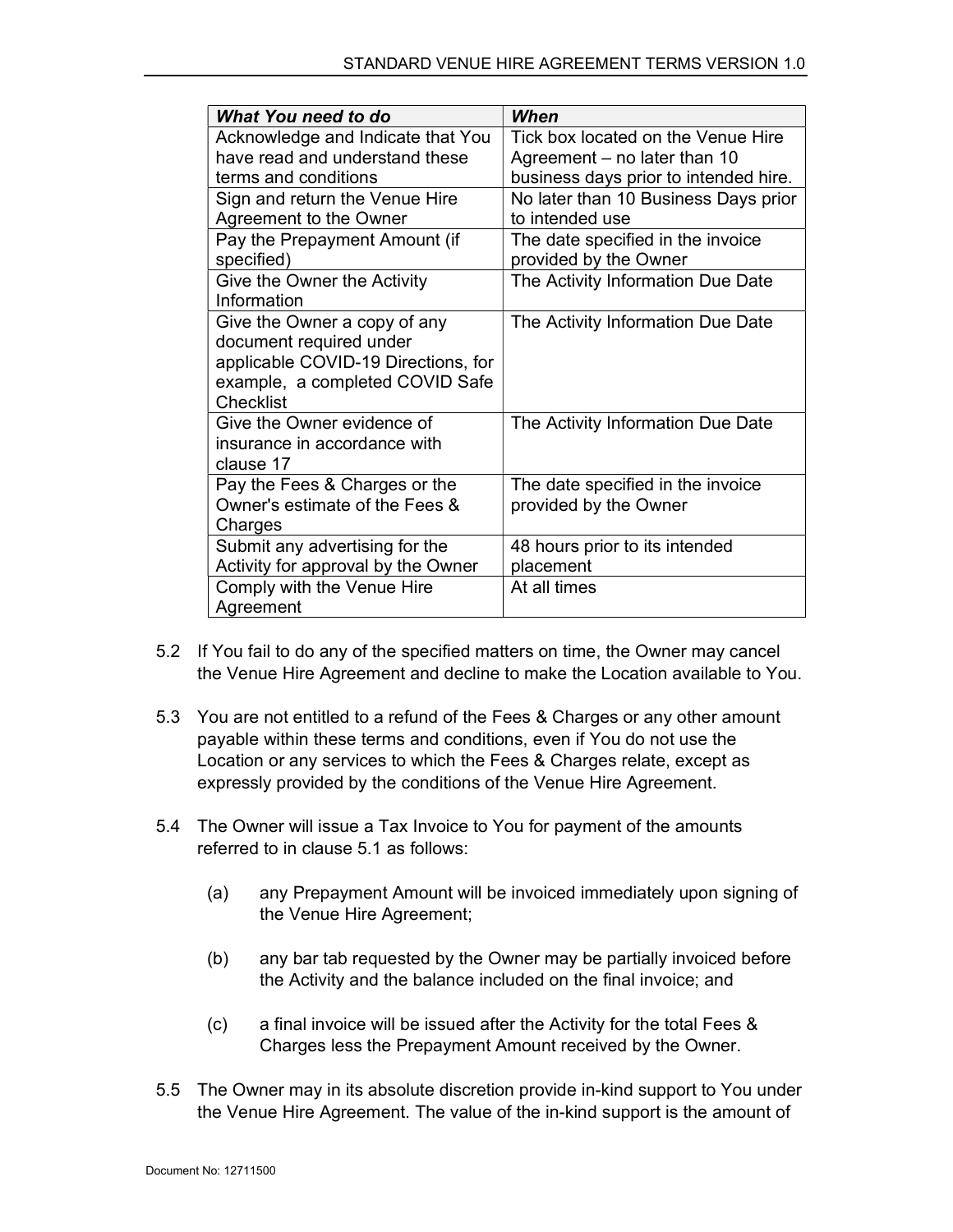fees and charges that would otherwise be payable under Schedule 1 to these terms and conditions.

#### 6. CATERING

- 6.1 This clause applies if the Activity is a Catered Event.
- 6.2 You must seek the consent of the Owner to supply Your Guests with any drinks, refreshments, food, confectionery or other articles or services (excluding programs or event merchandise) at the Venue or bring any such items into the Venue.
- 6.3 The Owner may give or refuse consent as sought in clause 6.2 in its sole discretion, and on such terms and conditions as the Owner reasonably requires.
- 6.4 You must instruct the Caterer to comply with all reasonable directions of the Owner in relation to the provision of catering services at the Venue.
- 6.5 You indemnify and release the Owner in relation to any claims, expenses or costs that the Owner may sustain or incur as a result of any failure by the Caterer to comply with the Owner's directions and requirements in relation to catering at the Venue.
- 6.6 The Venue is a licensed venue under the Liquor Act 1992 and must comply with the terms of that Act and the liquor licence. The Owner will provide any alcohol supplied at the Venue.

## 7. GST

- 7.1 Consideration is specified in this Agreement exclusive of GST unless it is expressly stated to include GST.
- 7.2 Unless Consideration is expressed to include GST, the recipient of the Taxable Supply under this Agreement must pay to the supplier, in addition to the consideration for the Taxable Supply, an amount equivalent to the amount payable by the supplier as GST on the Taxable Supply under the GST Act.
- 7.3 The recipient of the Taxable Supply must pay the amount under clause 7.2 to the supplier by the later of:
	- (a) the date the Consideration is payable; and
	- (b) the date the supplier has given the recipient a Tax Invoice for the Taxable Supply.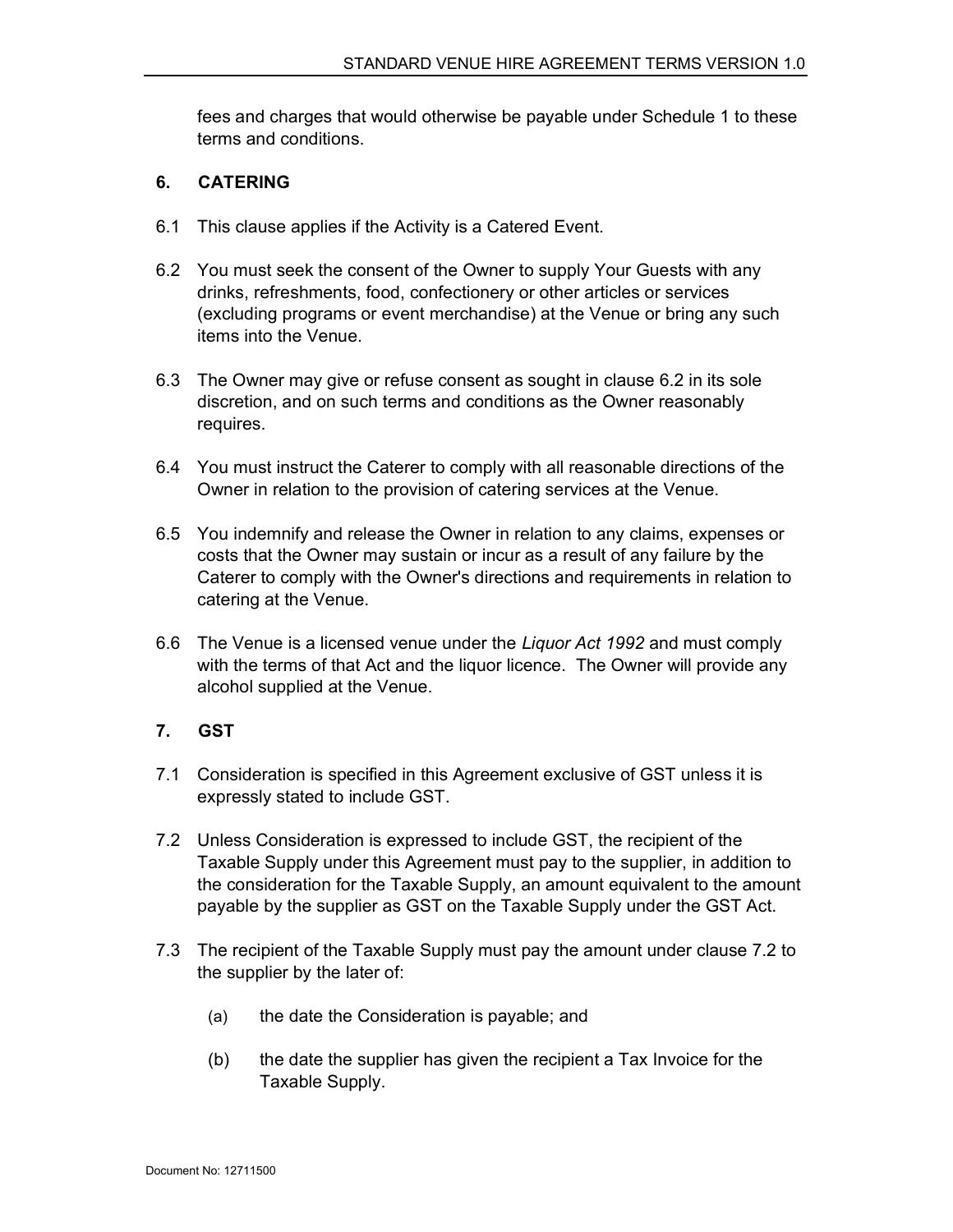- 7.4 If the Consideration for a Taxable Supply is or includes non-monetary Consideration, then the supplier of the Taxable Supply must calculate the GST having regard to the value of the non-monetary Consideration assessed by the supplier of the Taxable Supply and the supplier must give the recipient a statement of the method of valuation of the Taxable Supply at the same time as the supplier gives the recipient a Tax Invoice for the Taxable Supply.
- 7.5 If a party has a right to be reimbursed or indemnified for any cost or expense incurred under this Agreement, that right does not include the right to be reimbursed or indemnified for that component of a cost or expense for which the reimbursed or indemnified party can claim an Input Tax Credit.
- 7.6 The parties agree to exchange with each other such information as may be necessary to enable each party to accurately assess its rights and obligations under this clause 7.
- 7.7 If for any reason including, without limitation:
	- (a) an amendment to the GST Act;
	- (b) the issue of a ruling or advice by the Commissioner for Taxation;
	- (c) a refund of GST to supplier in respect of any supply made under this Agreement; or
	- (d) a decision of any tribunal or court,

 the amount of GST paid by the recipient to the supplier under this Agreement differs from the amount of GST paid or payable by the supplier to the Commissioner of Taxation, then the supplier must issue an appropriate GST adjustment note and the difference must be paid by or to the supplier as the case may be.

- 7.8 In this clause:
	- (a) 'GST Act' means A new Tax System (Goods and Services) Act 1999 and any related legislation; and
	- (b) 'Consideration', 'Input Tax Credit', 'Supply', 'Tax Invoice', 'Taxable Supply' have the same meaning as in the GST Act.

## 8. LOOKING AFTER THE LOCATION

8.1 You must keep the Location in a clean and tidy condition at all times.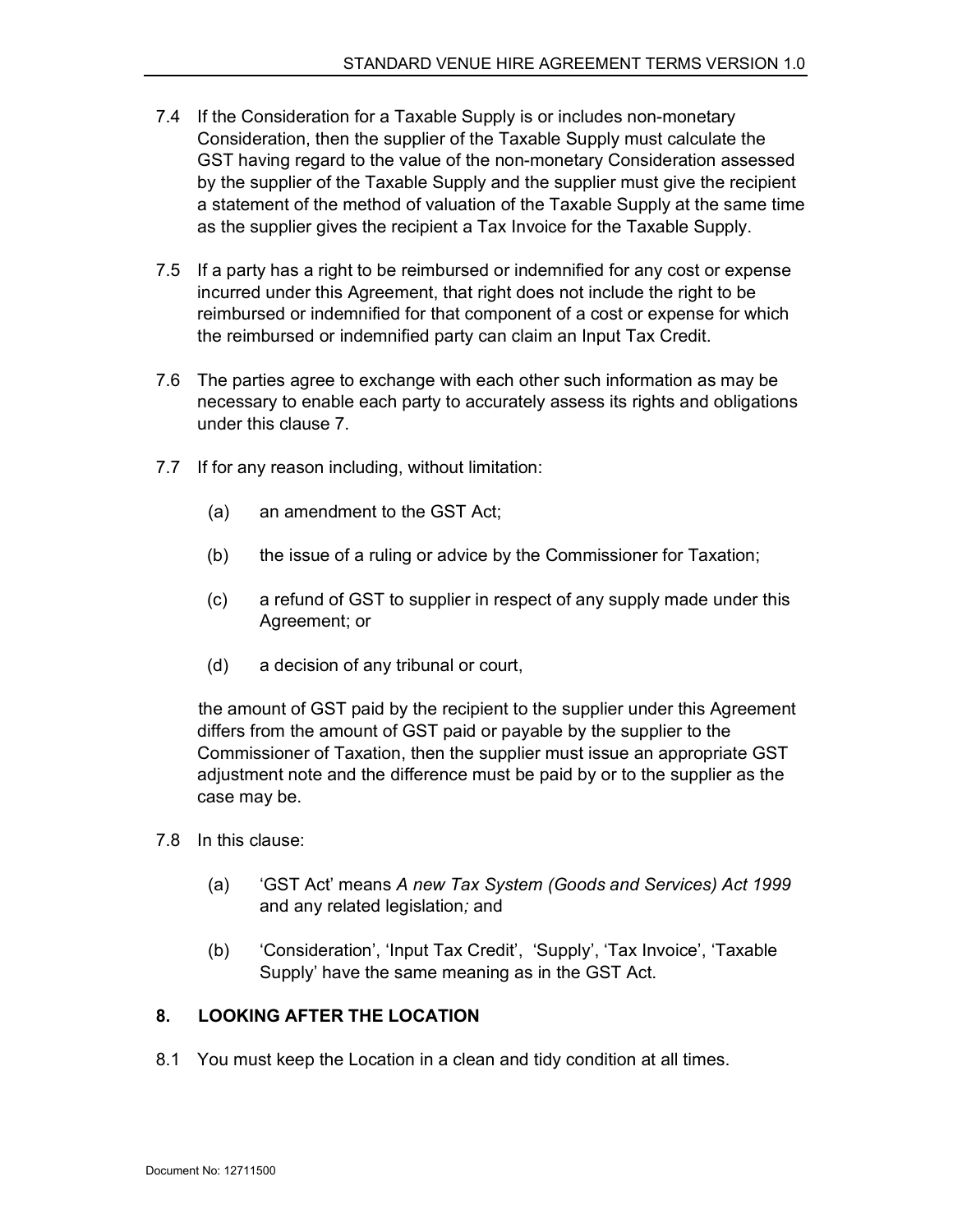- 8.2 You must keep the keys to doors and equipment in the Venue in the charge of a person authorised by the Owner.
- 8.3 You must ensure that You and Your Guests do not do any of the following things:
	- (a) use any sound, lighting, electrical or other equipment or devices (other than those supplied by the Owner) without the prior written consent of the Owner. You must ensure that any such equipment complies with any relevant Australian Standards, is currently tagged within electrical test date, and is used only in accordance with any manufacturers' directions;
	- (b) bring any weapons, knives, fireworks, explosives, smoke, canisters, aerosols, air-horns, laser devices, flares, controlled, dangerous hazardous and illegal items and substances, bottles, glass vessels, cans, poles or animals (other than guide, hearing and assistance dogs as permitted by law, including as defined under the Guide, Hearing and Assistance Dogs Act 2009) into the Venue without the written consent of the Owner;
	- (c) bring any scenery, curtains, props or flammable material of any kind to the Venue unless:
		- (i) they have been fireproofed to the standard required by Queensland laws, and You maintain them in that fireproofed condition so long as they remain at the Venue; or
		- (ii) You have sought and been granted the written consent of the Owner, which consent may be granted or refused in the sole discretion of the Owner;
	- (d) do anything to overload any electricity supply to the Location;
	- (e) damage, remove or interfere with any part of the Location or the Venue or any conveniences, appurtenances, fixtures, fittings, equipment or other things in or on the Location or the Venue;
	- (f) make any alterations or additions to any part of the Location (including but not limited to, the floor or wall surfaces) or the conveniences, appurtenances, fixtures, fittings, equipment or other things in or on the Location or the Venue, without the written consent of the Owner;
	- (g) damage, block or remove any sinks, drains, toilets or similar equipment;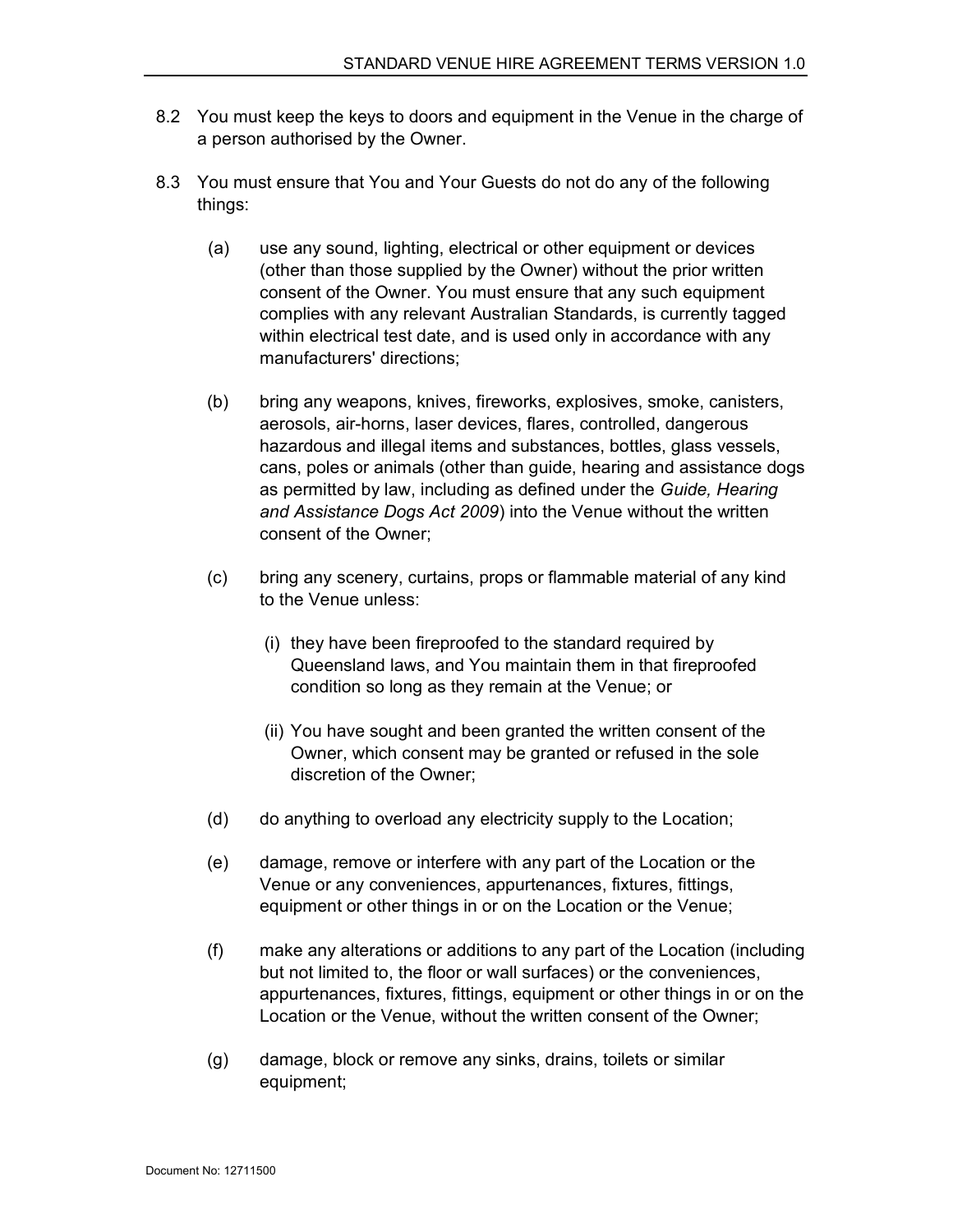- (h) use any conveniences, appurtenances, fixtures, fittings, equipment or other things in or on the Location or the Venue other than for purposes for which they were designed and in a usual and careful manner;
- (i) obstruct or restrict access to any designated exit (whether directly or indirectly); or
- (j) disobey any reasonable directions or requirements of the Owner regarding noise levels (even if they are stricter than the legal or regulatory restrictions).
- 8.4 You must comply with any reasonable directions or requirements of the Owner regarding protection of the floor or wall surfaces from excessive wear or damage and to cover the floor or walls with appropriate materials if required by the Owner.

#### 9. ACTIVITY INFORMATION

- 9.1 You must promptly inform the Owner of any change to the Activity Information provided to the Owner including, but not limited to, changes to any artist or any item or work to be performed.
- 9.2 You must advise the Owner immediately if the Activity will or is likely to contain adult content/themes, nudity, coarse language and/or special effects including but not limited to haze, smoke and strobe lighting.

## 10. TICKET SALES

- 10.1 The Owner reserves the exclusive right to assign seating sections, including determining which sections may be used by Your Guests, whether allocated by You or ticketed for sale by Your agent.
- 10.2 Seating allocations, whether allocated by You or ticketed for sale by Your agent or the Owner must be determined in accordance with any applicable COVID -19 Directions.
- 10.3 If seating is ticketed for sale and You have conducted the sale, printing and distribution of tickets, then:
	- (a) one week prior to the Activity You must advise the Owner in writing of the number of tickets sold and the seat locations to which those tickets pertain;
	- (b) You must withhold from sale the House Seats;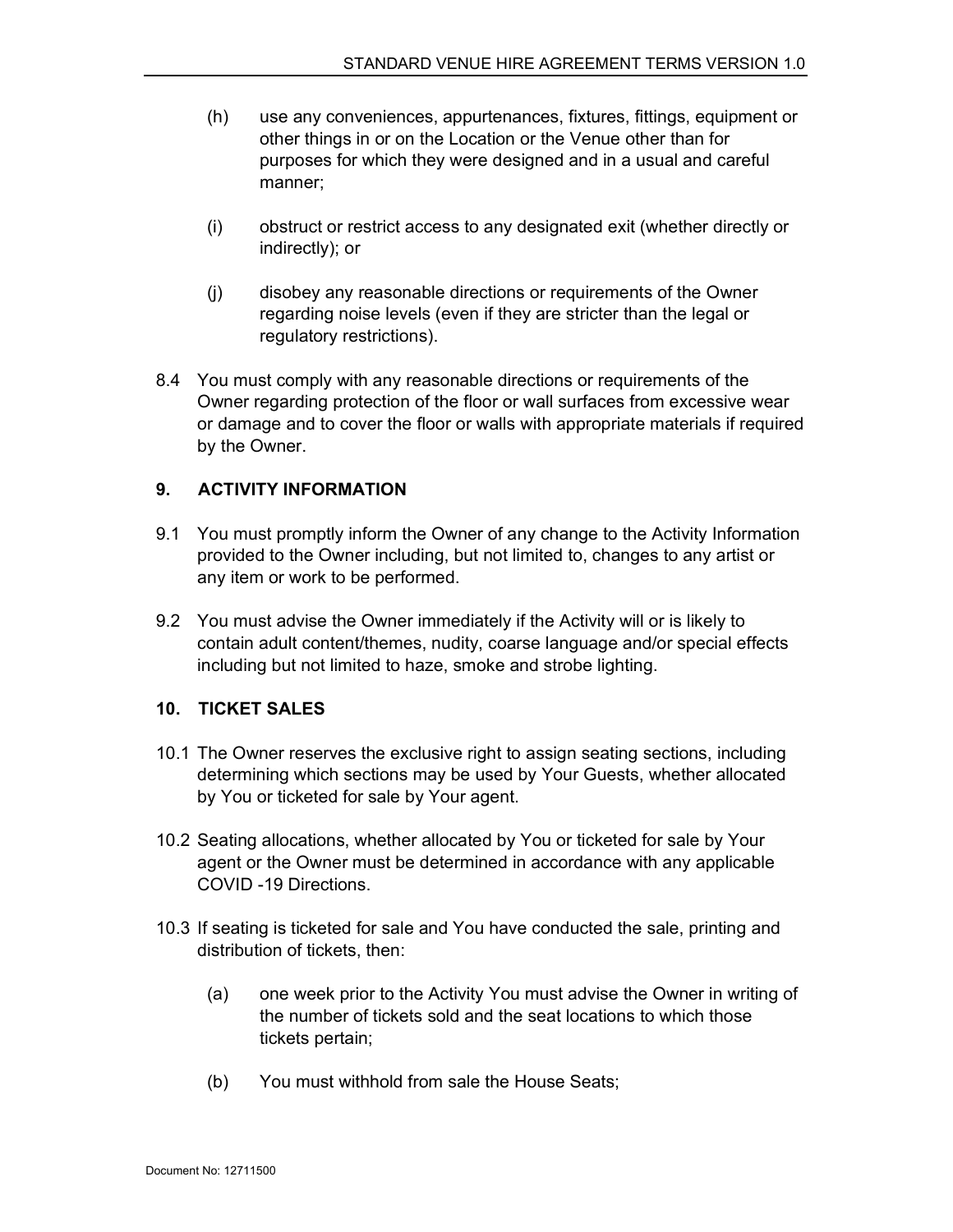(c) You must issue any and all holders of a current Queensland Government Companion Card, or equivalent card issued in another State or Territory, with one extra ticket to the Activity at no charge and in the same price reserve as the ticket purchased by the Companion Card holder.

## 11. BROADCASTING AND PUBLICATION

- 11.1 If during the Booking Period You or any of Your Guests display, perform, broadcast, adapt, publish or in any way use any works or material in which intellectual property rights subsist (including but not limited to copyright and moral rights):
	- (a) You must ensure that the intellectual property rights are not infringed;
	- (b) You must give the Owner evidence satisfactory to the Owner that You have the right to use the works or material in the manner in which You intend; and
	- (c) You must pay all royalties due to the Australasian Performing Right Association or any other body in respect of the use of the works or material.
- 11.2 You must not record or broadcast the Activity without the prior written consent of the Owner. The Owner may impose reasonable conditions on its consent. If the proposed recording or broadcasting will result in the view of the Activity being restricted from certain seats, then You must ensure You or Your agent provide appropriate notice when tickets are sold.

#### 12. ADVERTISING AND MERCHANDISE

- 12.1 You must not sell or permit to be sold any program or merchandise relating to the Activity, or conduct any advertising for the Activity, without the consent of the Owner, which consent may be granted or refused at the sole discretion of the Owner.
- 12.2 You are responsible for providing and paying for all marketing and publicity for the Activity. However, You must not display any advertising material in the Venue or surrounds without the consent of the Owner, which consent may be granted or refused at the sole discretion of the Owner.
- 12.3 Where there is a change to the Activity Information provided to the Owner, including but not limited to, changes to any artist or any item or work to be performed, the Owner may direct You to undertake further publicity at Your own expense.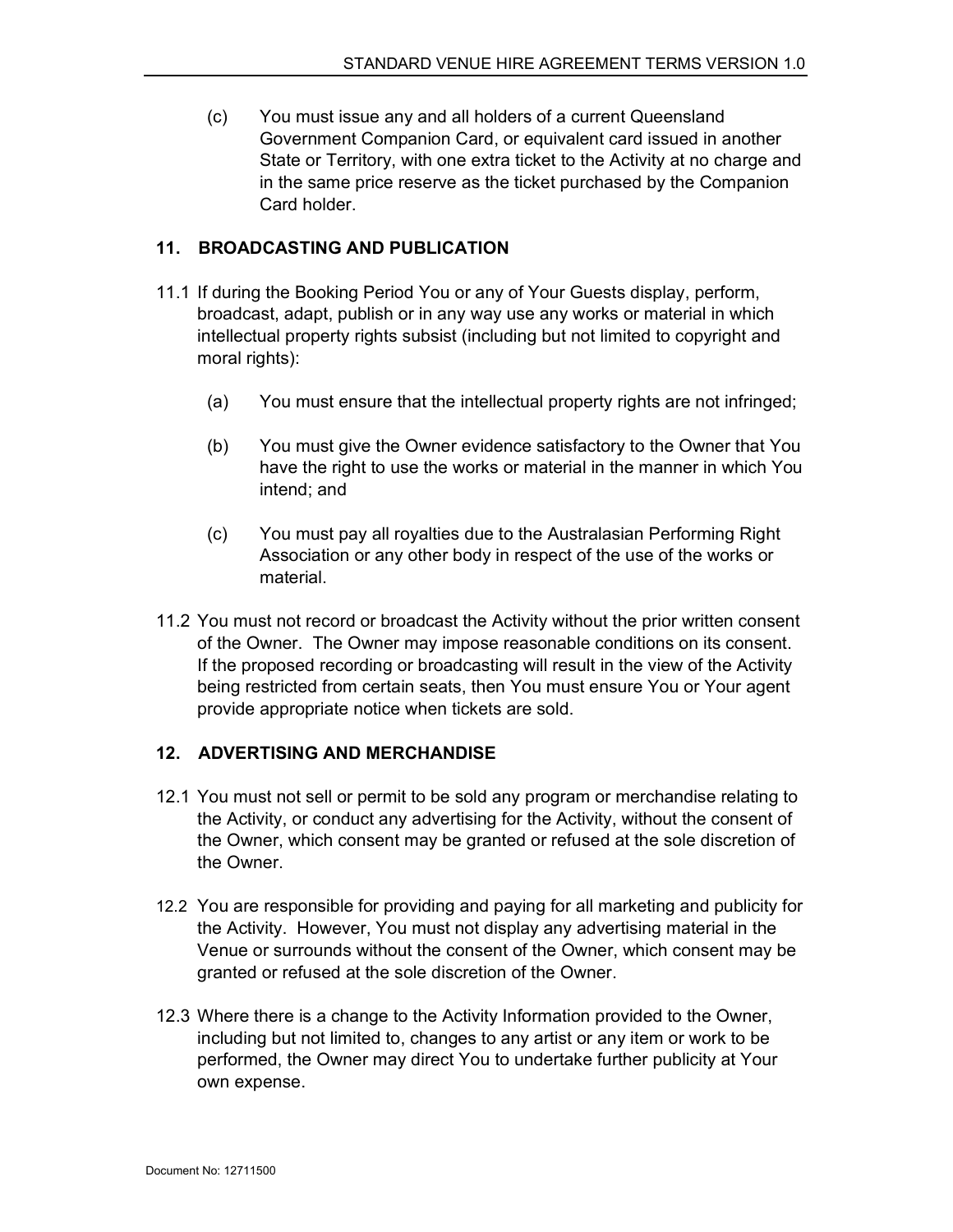#### 13. OTHER USERS OF THE VENUE

- 13.1 The Owner may ask You to use and ensure Your Guests use a particular means of access to the Location through the Venue (for example, to coordinate the use of the Venue by multiple groups). In that event, You and Your Guests must use the means of access specified by the Owner.
- 13.2 You and Your Guests must not do any of the following things:
	- (a) disrupt the use of the Venue by anyone else;
	- (b) prevent other people from, or interfere with other people, accessing or using any common areas or other locations in the Venue; or
	- (c) prevent the Owner or anyone authorised by the Owner from entering the Location for reasonable purposes during the Booking Period.

#### 14. SAFETY AND SECURITY

- 14.1 You must take reasonable steps to ensure the safety of Your Guests at the Location, and the security of valuables and belongings brought onto the Location by Your Guests, during the Booking Period.
- 14.2 Legislation prohibits smoking in the Location. You must ensure that neither You nor Your Guests smoke in or in the vicinity of the Location.
- 14.3 You must comply, and ensure that Your Guests comply, with:
	- (a) the Owner's reasonable requirements and directions affecting safety and security, including but not limited to any conditions of entry for the Venue and/or Location, the terms of the Owner's emergency and evacuation plan and the terms of any child protection strategy or policy of the Owner; and
	- (b) directions given by officers of the police, fire brigade, ambulance service or security services.

The Owner may request a police officer to remove from the Venue any person who does not comply with this clause.

14.4 You must immediately notify the Owner of:

(a) any damage to the Location, the Venue or any convenience, appurtenances, fixtures, fittings, equipment or other things in or on the Location or the Venue;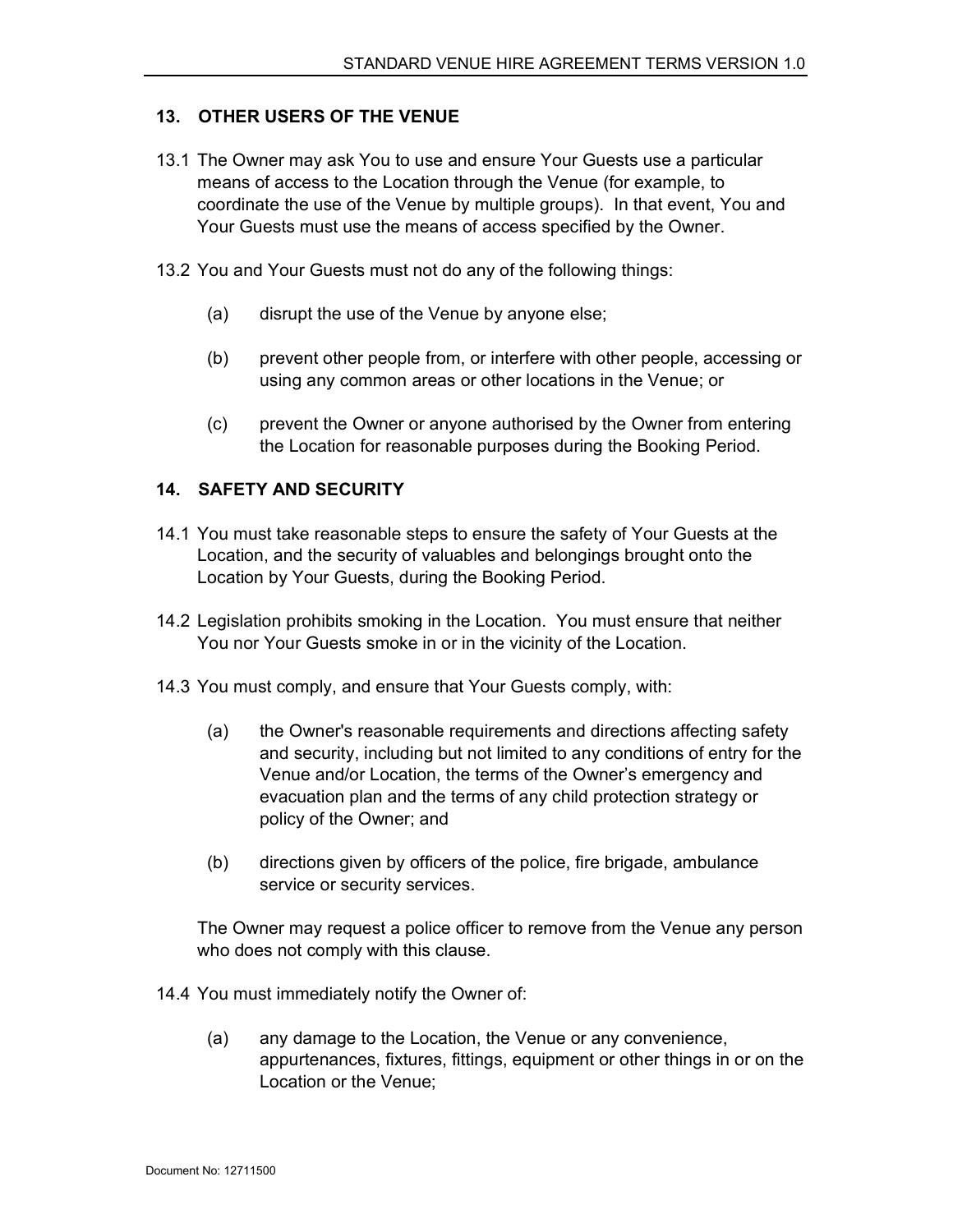- (b) any potential or actual hazard or issue that may affect the health or safety of anyone at the Venue; and
- (c) any death or injury of any person in the Venue during the Booking Period upon becoming aware of such damage, hazard, issue, death or injury.
- 14.5 You must not, and You must ensure that Your Guests do not, do any of the following things:
	- (a) enter any office, kitchen, storage, backstage or operational areas of the Venue which are not within the Location or the Common Areas;
	- (b) breach any law;
	- (c) do any act, make any omission or engage in any conduct that prejudices any insurance held by the Owner for the Location or the Venue;
	- (d) do any act, make any omission or engage in any conduct that is or could reasonably be expected to become a public nuisance or a nuisance to the Owner or the owner or occupier of any other premises in the vicinity of the Location or the Venue;
	- (e) do any act, make any omission or engage in any conduct that could reasonably be expected to cause any licence or permit in respect of the Location or the Venue to be breached, forfeited or suspended or any renewal refused; or
	- (f) do any act, make any omission or engage in any conduct that will or could reasonably be expected to cause the Owner to suffer any loss, damage or expense or be exposed to any liability.
- 14.6 You must comply with, and ensure that Your Guests comply with, any reasonable directions given by the Owner about:
	- (a) the number of people allowed to be on the Location;
	- (b) the use of the Location or the Venue;
	- (c) looking after the Location or the Venue; and
	- (d) the provision or completion of an incident report, and/or the provision of information required by the Owner for the purposes of completing any such report.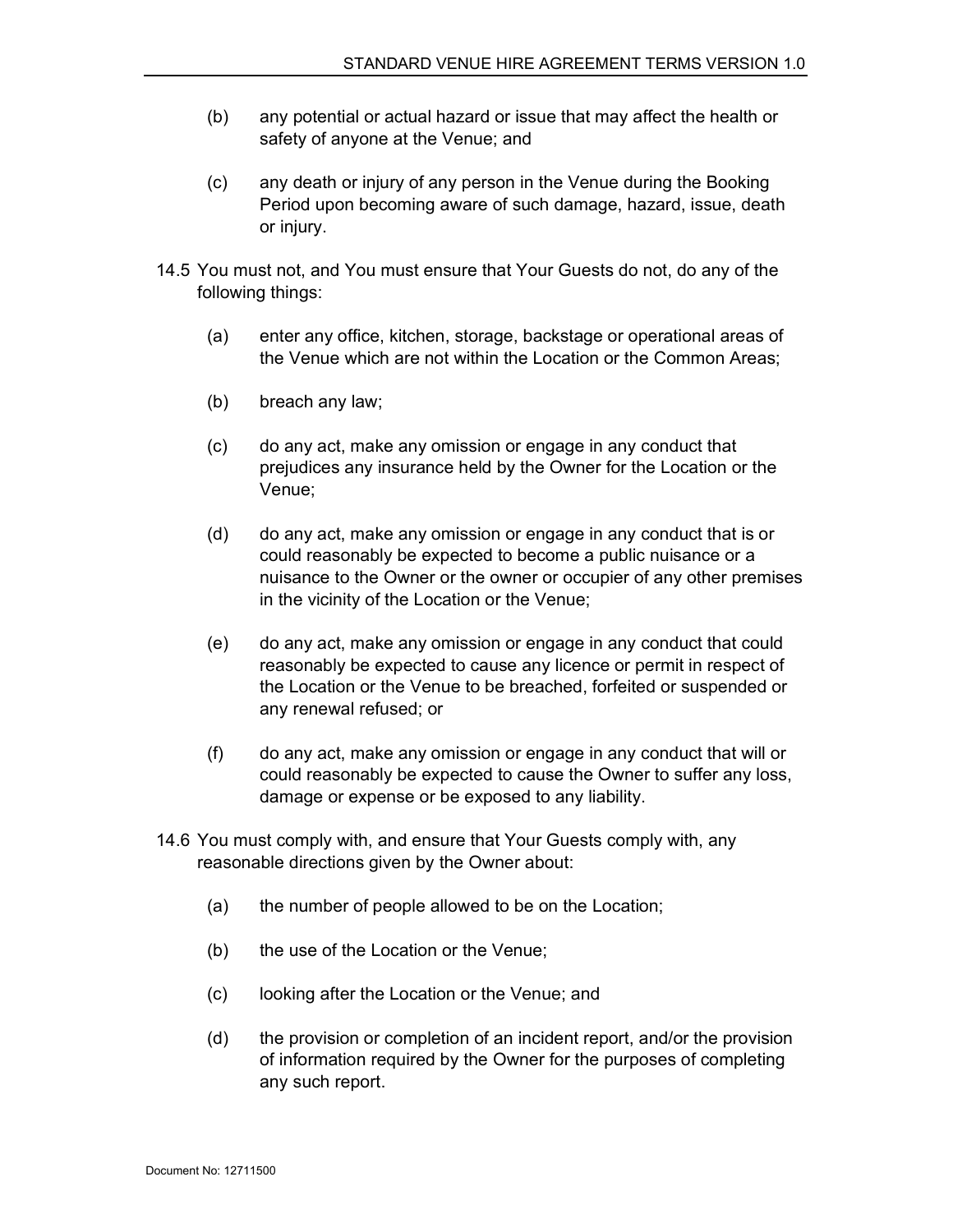- 14.7 Any conditions of entry for the Activity must be displayed at the Location and/or published on Your website and must be consistent with the Owner's conditions of entry for the Venue.
- 14.8 The Owner reserves the right not to admit latecomers to the Activity until there arises a suitable break in the Activity, the timing of which they will determine in consultation with You.

## 15. END OF BOOKING PERIOD

- 15.1 You must vacate the Location by the end of the Booking Period.
- 15.2 At the end of the Booking Period, You must:
	- (a) leave the Location in a clean and tidy condition;
	- (b) pay for any damage to the Location, Venue or any facilities or equipment that happened during the Booking Period;
	- (c) remove everything that You or Your Guests have brought into the Venue during the Booking Period or in connection with the Venue Hire Agreement;
	- (d) leave clean any conveniences, appurtenances, fixtures, fittings, equipment or other things in or on the Venue that You have used during the Booking Period, and put them back where they were at the start of the Booking Period; and
	- (e) otherwise, give the Location back to the Owner in the same condition as the Location was in at the start of the Booking Period.
- 15.3 You agree to reimburse the Owner for any cleaning or other costs the Owner incurs as a consequence of any breach by You of clause 15.2 above.

## 16. LIABILITY

- 16.1 You use the Location and invite Your Guests and other people to the Location, at Your own risk.
- 16.2 The Owner is not liable for, and You indemnify the Owner against, any costs, expenses, action, demand, obligation, damage, penalty or other liability of any kind (whether suffered by or against You, the Owner or someone else) arising directly or indirectly in respect of any of the following:
	- (a) Your acts, omissions and conduct;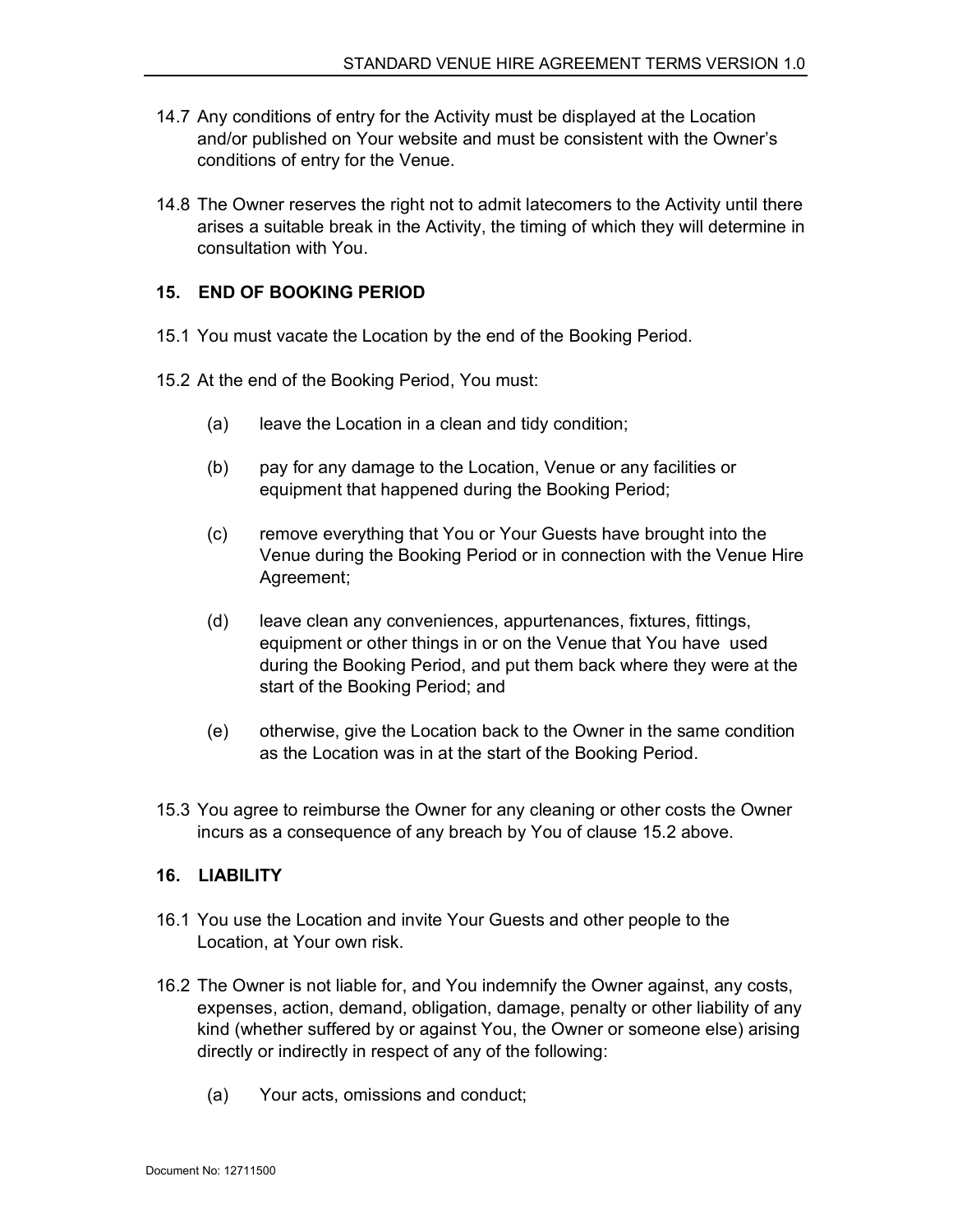- (b) Your use of, or presence at, the Location;
- (c) any act, omission, conduct or occurrence for which You are responsible under t the Venue Hire Agreement;
- (d) a fault, defect, misuse or failure of any equipment, machinery, conveniences, appurtenances, fittings, or other things brought by You or Your Guests to the Venue;
- (e) a cancellation or postponement of the Activity or part of the Activity caused by You; or
- (f) any loss of property or personal injury suffered by any of Your Guests, except to the extent it is caused by the negligence of the Owner or its employees or agents.
- 16.3 You also indemnify the Owner from and against all loss or damage caused or contributed to by:
	- (a) the negligence or wrongful act of You or Your agents, employees or contractors; and
	- (b) a breach of the Venue Hire Agreement by You, except to the extent that the loss or damage is caused or contributed to by the Owner or its employees or agents.
- 16.4 To the maximum extent permitted by law, if the goods or services supplied by the Owner under the Venue Hire Agreement are subject to warranties or terms implied by statute, law, international convention or custom:
	- (a) that can be excluded, restricted or modified by contract they are hereby excluded; and
	- $(b)$  that cannot be excluded, restricted or modified by contract the liability of the Owner for breach of any such warranty or term will be limited at the option of the Owner (as the case requires) to:
		- (i) in the case of goods, the supply of the goods again or payment of the cost of supplying the goods again; and
		- (ii) in the case of services, the supply of the services again or payment of the cost of supplying the services again.

#### 17. INSURANCE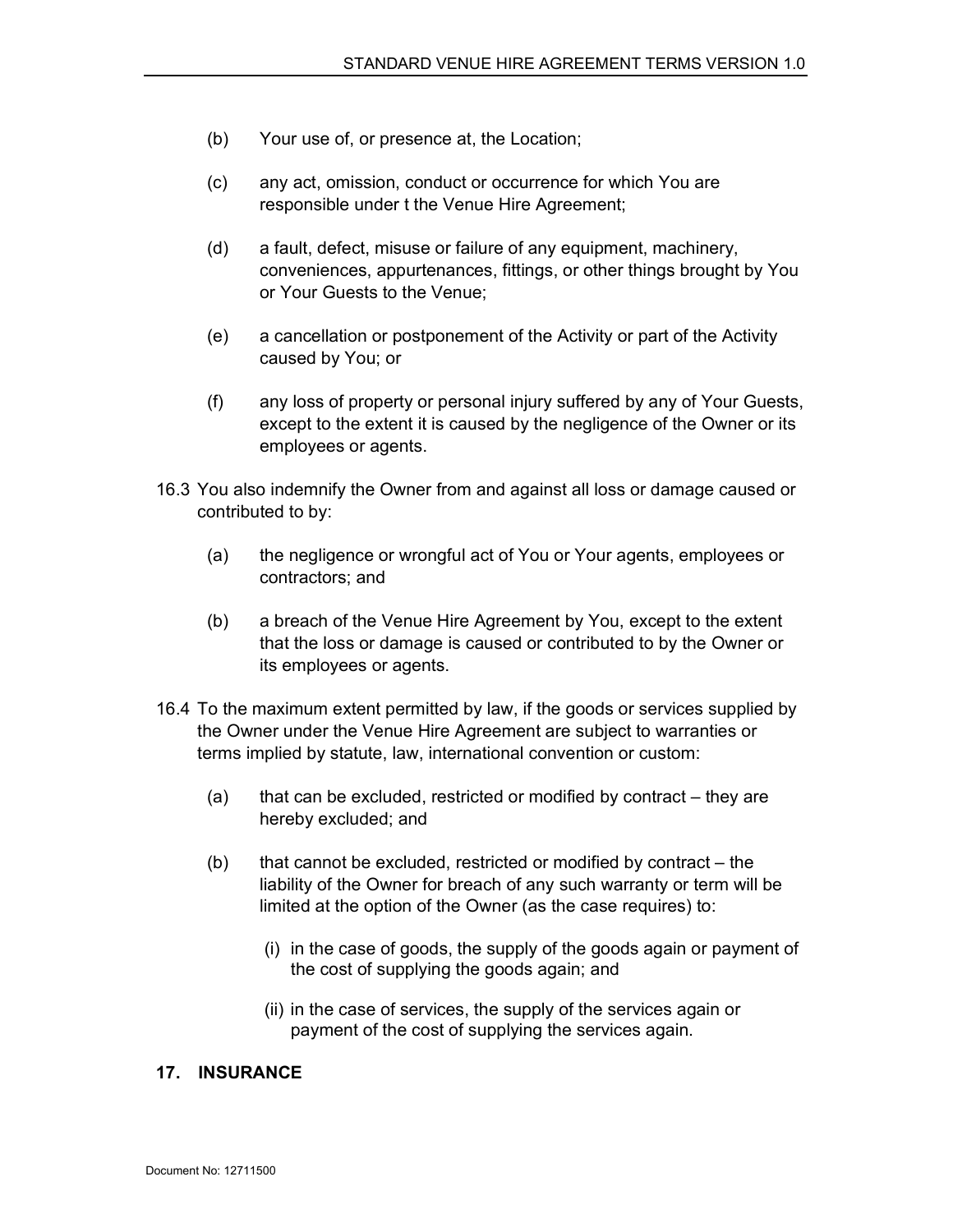- 17.1 You must effect and hold public liability insurance indemnifying You and the Owner:
	- (a) for any legal liability with respect to personal injury or property damage arising directly or indirectly from the use of the Venue by You and/or Your Guests; and
	- (b) for not less than \$20 million per occurrence during the Booking Period (or while You or Your Guests are at the Venue, if outside the Booking Period), or any higher limits the Owner reasonably requires by written notice to You.
- 17.2 You must also effect and hold any workers' compensation insurance required by law for any person You employ or engage or to be employed or engaged by You during the Booking Period and the period of any licence for getting the Location ready for use during the Booking Period under the Venue Hire Agreement.
- 17.3 You must also effect and hold insurance covering You for loss or damage to any property which You bring into the Venue.
- 17.4 The insurances required by clauses 17.1, 17.2 and 17.3 must be on terms satisfactory to the Owner. You must give the Owner evidence satisfactory to the Owner that You hold the insurances:
	- (a) by the Activity Information Due Date; and
	- (b) at any other time the Owner asks.
- 17.5 If You do not give the Owner evidence satisfactory to the Owner that You hold the insurances required by this clause by the Activity Information Due Date the Owner may but is not obliged to arrange such insurances at Your expense. In that case You must cooperate with the Owner by completing any required proposal forms and paying any prescribed premiums on request by the Owner.

#### 18. TERMINATION

- 18.1 Subject to clause 18:
	- (a) You cannot cancel the Venue Hire Agreement once You have signed it. If You do not hold the Activity or do not use the Location for any or all of the Booking Period, You must still make the payments that the Venue Hire Agreement requires You to make; and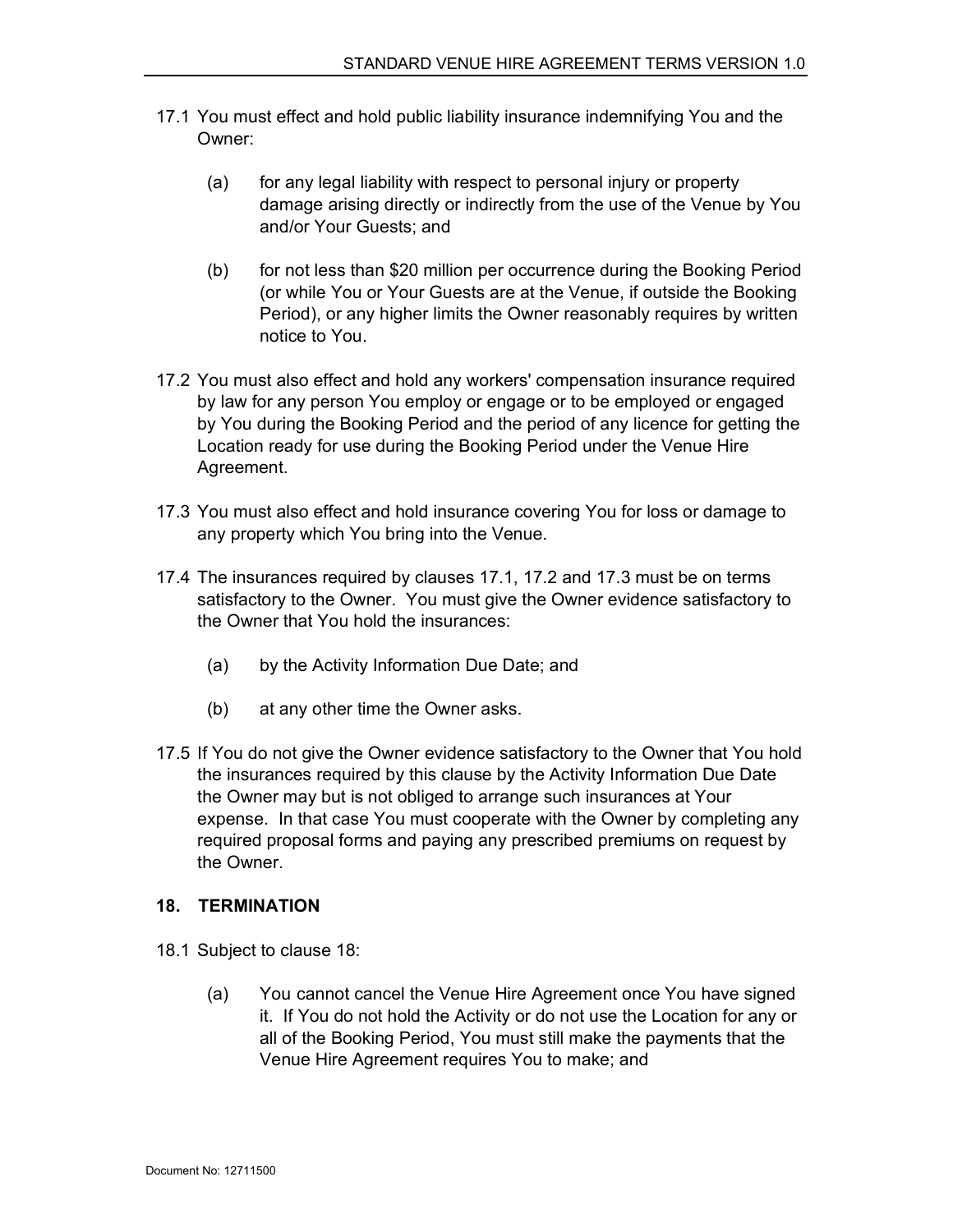- (b) if the Activity is a series of activities on different days or at different times and You cancel a single instance of the Activity or request that a single instance be omitted from the Activity, then You will still be liable for the total Fees & Charges as if that instance of the Activity took place. However, if a single instance of the Activity is omitted due to a prior booking at the Venue or at the request of the Owner, then You will not be obliged to pay the Fees & Charges in respect of the omitted instance.
- 18.2 The Owner may terminate the Venue Hire Agreement by notice to You:
	- (a) before the Activity Information Due Date; or
	- (b) at any time, including after the Activity Information Due Date or during the Booking Period, if:
		- (i) You or Your Guests breach a term of these terms and conditions; or
		- (ii) where You have notified the Owner under clause 19.1 and in the determination of the Owner, You fail to do all things reasonably necessary to remove or mitigate the effects of the Force Majeure Event on the performance of Your obligations in accordance with clause 19.1(a)(ii)
- 18.3 If the Owner terminates the Venue Hire Agreement:
	- (a) under clause18.21(a), You are entitled to a refund of an amount paid for the Prepayment Amount or Fees & Charges under the Venue Hire Agreement, but You do not have any other claim against the Owner; or
	- (b) under clause 1(b), You are not entitled to a refund of any money. You must still pay the Prepayment Amount, Fees & Charges, Catering Fee, any fee due for Additional Services, and any other sum that has become owing under the Venue Hire Agreement at the time of Your breach, in full.

#### 19. FORCE MAJEURE

- 19.1 If the performance by a party of an obligation under the Venue Hire Agreement is prevented or affected by an unavoidable delay due to a Force Majeure Event:
	- (a) the affected party must: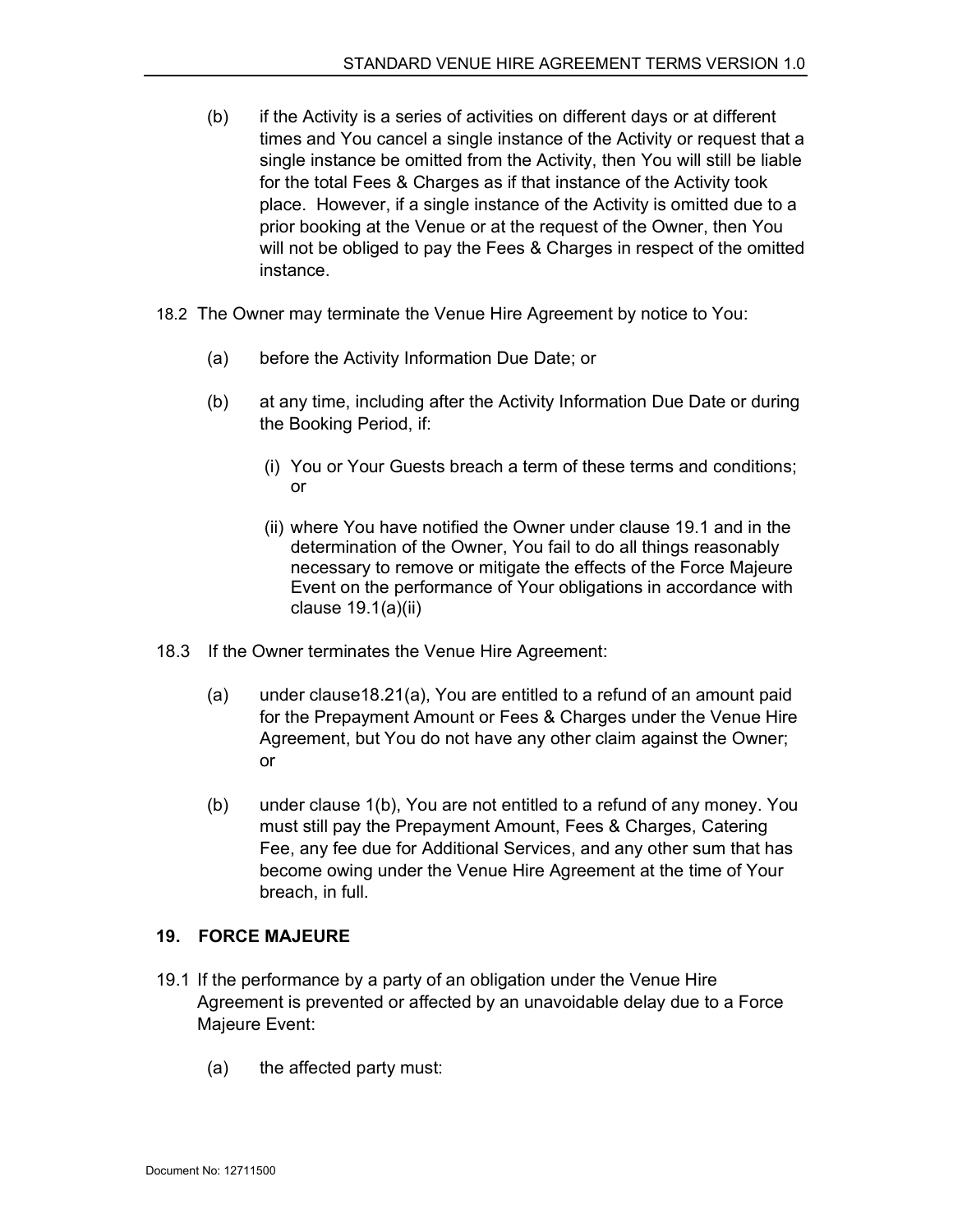- (i) promptly give written notice of that fact to the other party and, in any event, give the notice within seven (7) days after the performance of the obligation is affected; and
- (ii) do all things reasonably necessary to remove or mitigate the effects of the Force Majeure Event on the performance of the party's obligation; and
- (b) the obligation is suspended to the extent that the performance of the obligation is affected by the Force Majeure Event, as long as the Force Majeure Event continues; and
- (c) if You are prevented from using the Location for the Activity for any or all of the Booking Period due to a Force Majeure Event, the obligation to pay the Prepayment Amount or Fees & Charges is suspended for the duration the corresponding obligation on the Owner is suspended under clause 18.1(b).
- 19.2 Notice of a Force Majeure Event under clause 18.1(a)(i) must include:
	- (a) the full particulars of the Force Majeure Event; and
	- (b) the effect of the Force Majeure Event on the affected party's performance of their obligations under the Venue Hire Agreement; and
	- (c) the anticipated period for which the Force Majeure Event will continue; and
	- (d) any action You have taken and intend to take to mitigate or remove the effect of the Force Majeure Event on the performance of the party's obligation.
- 19.3 Either party may terminate the Venue Hire Agreement by notice given at any time after the Booking Period end date or six (6) months from the date of the notice under clause 19.1(a)(i), whichever is the earlier, if a party is still prevented from or delayed in performing its obligations, because of a Force Majeure Event notified under clause 19.1(a)(i).
- 19.4 If the Venue Hire Agreement is terminated under clause 18.3, You are entitled to a refund of money You have paid as a Prepayment Amount or for Fees & Charges under the Venue Hire Agreement, or an amount apportioned to the extent that You were prevented from using the Location due to the Force Majeure Event, but You do not have any other claim against the Owner.
- 19.5 Nothing in this clause limits the rights of the parties: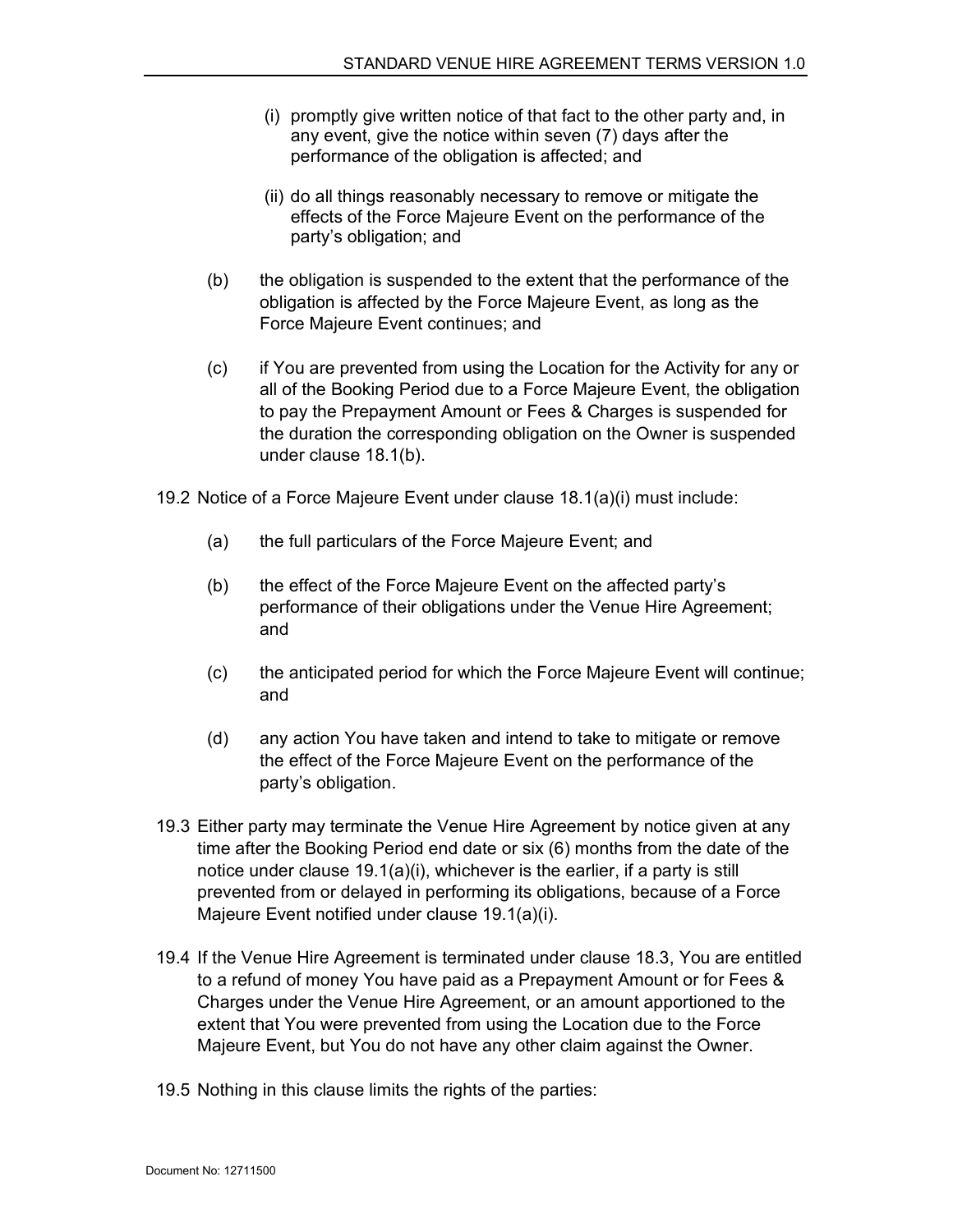- (a) to vary the Venue Hire Agreement in accordance with clause 23.1; or
- (b) under any other Agreement between the parties, for example, a funding agreement associated with the Activity.
- 19.6 For the sake of clarity, the circumstances of the COVID-19 Pandemic do not constitute a Force Majeure Event.

#### 20. NON-CONTINUOUS BOOKING PERIOD

20.1 If the Booking Period is or includes two or more non-continuous periods, the Venue Hire Agreement applies separately in relation to each of those periods as if they were separate Booking Periods. This means, for example, that clause 15 applies at the end of each period (not just the last one).

#### 21. AGENCY

- 21.1 For the purpose of the Venue Hire Agreement any action, approval, consent or discretion required to be taken or given by or on behalf of the Owner will be sufficiently taken or given if taken or given by the Owner's Authorised Agent.
- 21.2 For the purpose of the Venue Hire Agreement any action, approval, consent or discretion required to be taken or given by or on Your behalf will be sufficiently taken or given if taken or given by Your Authorised Agent.

#### 22. PRIVACY

- 22.1 The Owner is committed to compliance with the Information Privacy Principles (IPPs) in the Information Privacy Act 2009 (Qld).
- 22.2 The Owner may collect Your personal information so that we can administer Your request to book the Location for Your Activity. We will not disclose Your personal information to any other person unless we are required to by law or You have given Your consent.
- 22.3 By signing the Venue Hire Agreement and returning it to the Owner, You give us Your consent to manage Your personal information in the manner described in the Owner's Privacy Statement and in the Venue Hire Agreement.
- 22.4 When collecting personal information from third parties the Owner will provide the third parties with the choice to opt-in to having their personal information shared with You.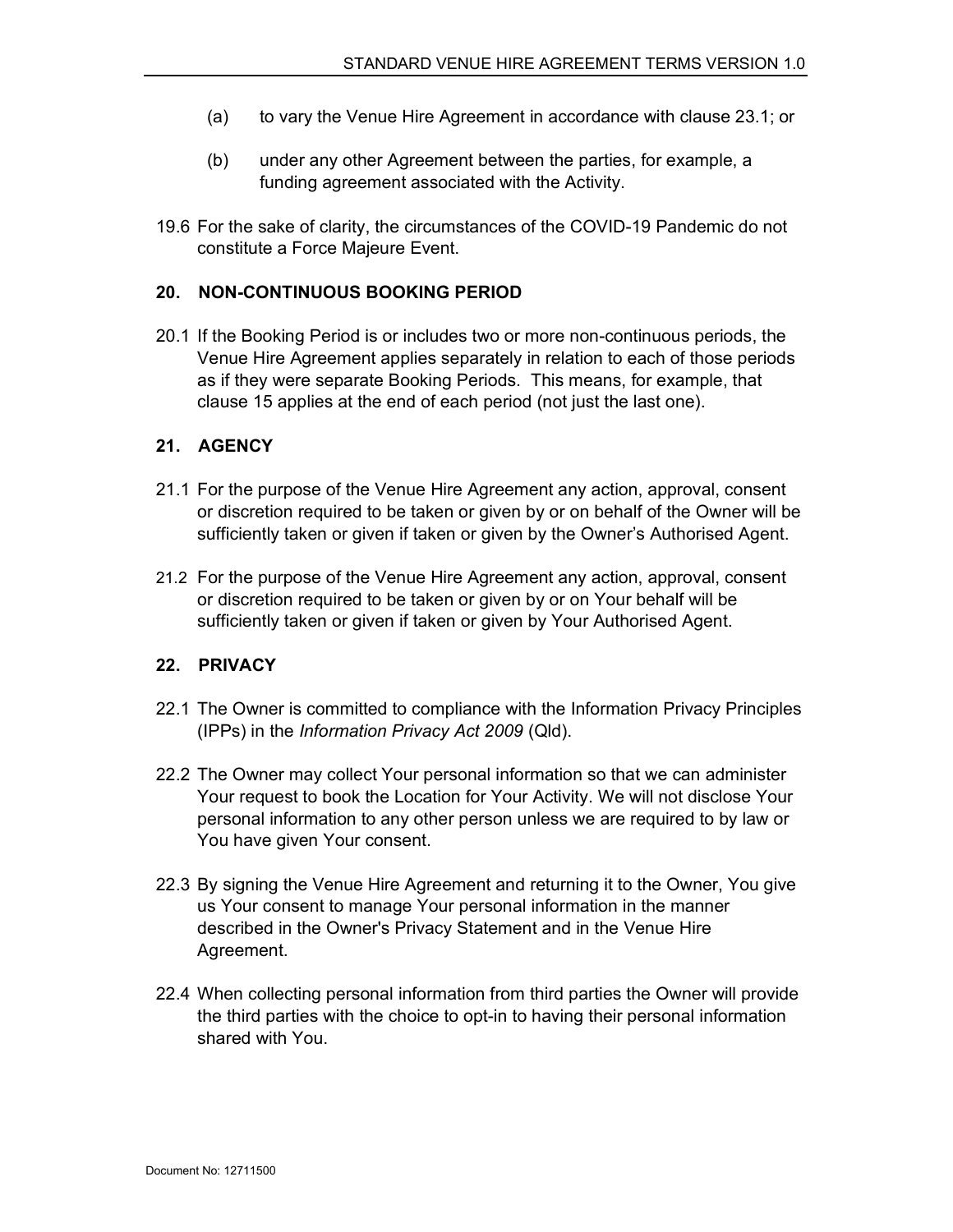- 22.5 The Owner will only provide a third party's personal information to You if the third party has consented to the data being shared, and on condition that You undertake to comply with the IPPs. In that case:
	- (a) the third party's personal information may only be used for the purpose for which the personal information was disclosed to You by the Owner;
	- (b) You will not disclose the personal information to anyone unless the Owner has provided express consent for such disclosure to occur;
	- (c) the Owner will only provide such consent when the third party has provided such consent to the Owner; and
	- (d) You will include a prominent opt-out option on any promotional material sent to third parties obtained through personal information provided by the Owner. This applies to promotional material in any form, or any other material, whether through traditional print media or through electronic communication, or through any other means.

#### 23. GENERAL

- 23.1 The Venue Hire Agreement may be varied by written agreement signed by both parties.
- 23.2 The Venue Hire Agreement will be interpreted and construed and the rights of the parties will be determined in accordance with the law of the State of Queensland and in and by the Courts of Queensland.
- 23.3 A right under these terms and conditions may only be waived in writing by the party who holds the right.
- 23.4 Notices required to be given under the Venue Hire Agreement must be in writing and delivered to the party's address listed in the Venue Hire Agreement. Notices will be deemed given:
	- (a) if posted by express post 3 Business Days after posting;
	- (b) if posted by regular post 4 Business Days after posting;
	- (c) if emailed on the earlier of receipt of delivery confirmation or the date of transmission (unless otherwise notified that delivery of the email was unsuccessful or delayed);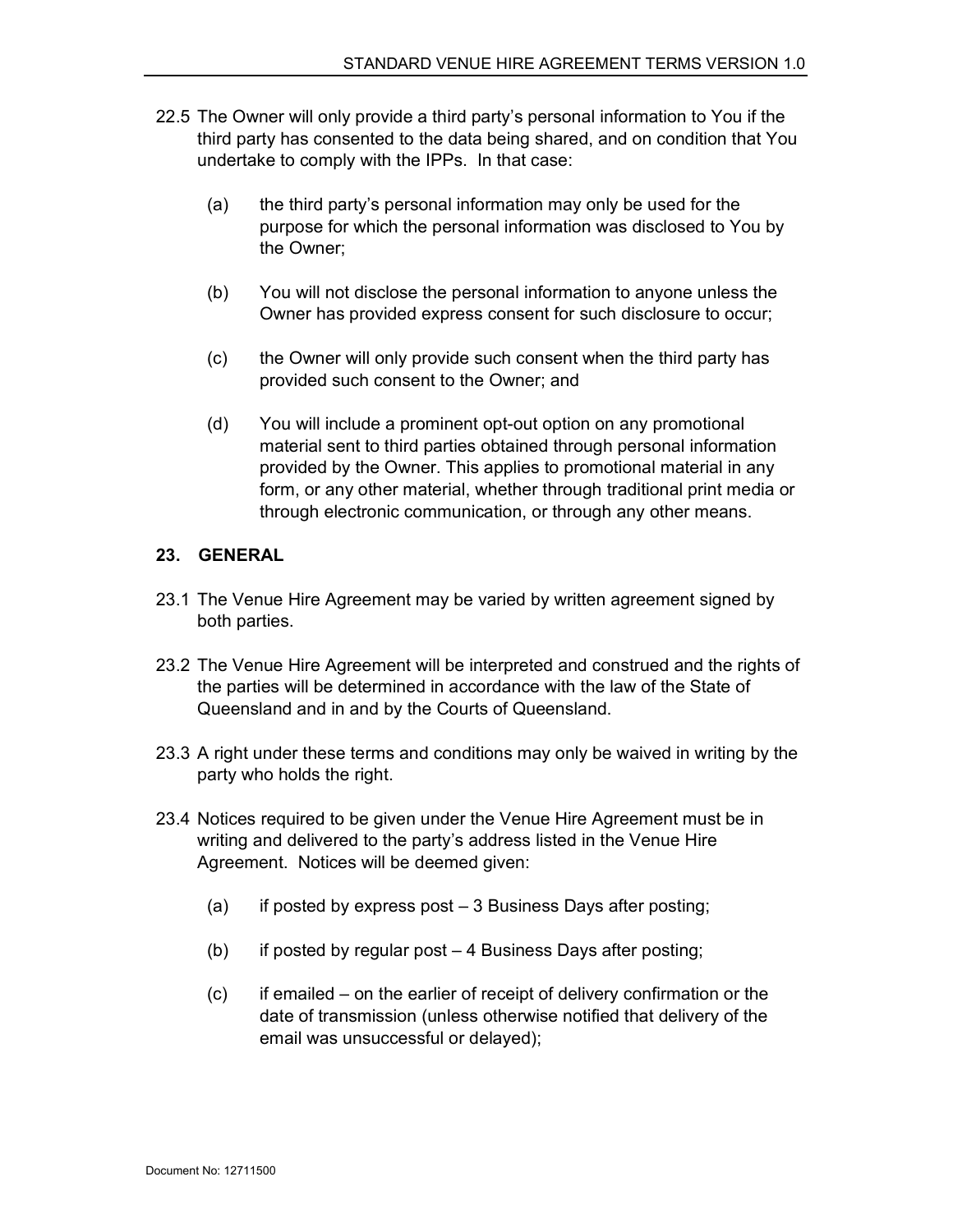(d) if hand delivered – on the day of delivery, except that a notice delivered after 5:00pm on a Business Day or on a day that is not a Business Day will be deemed to be given on the next Business Day.